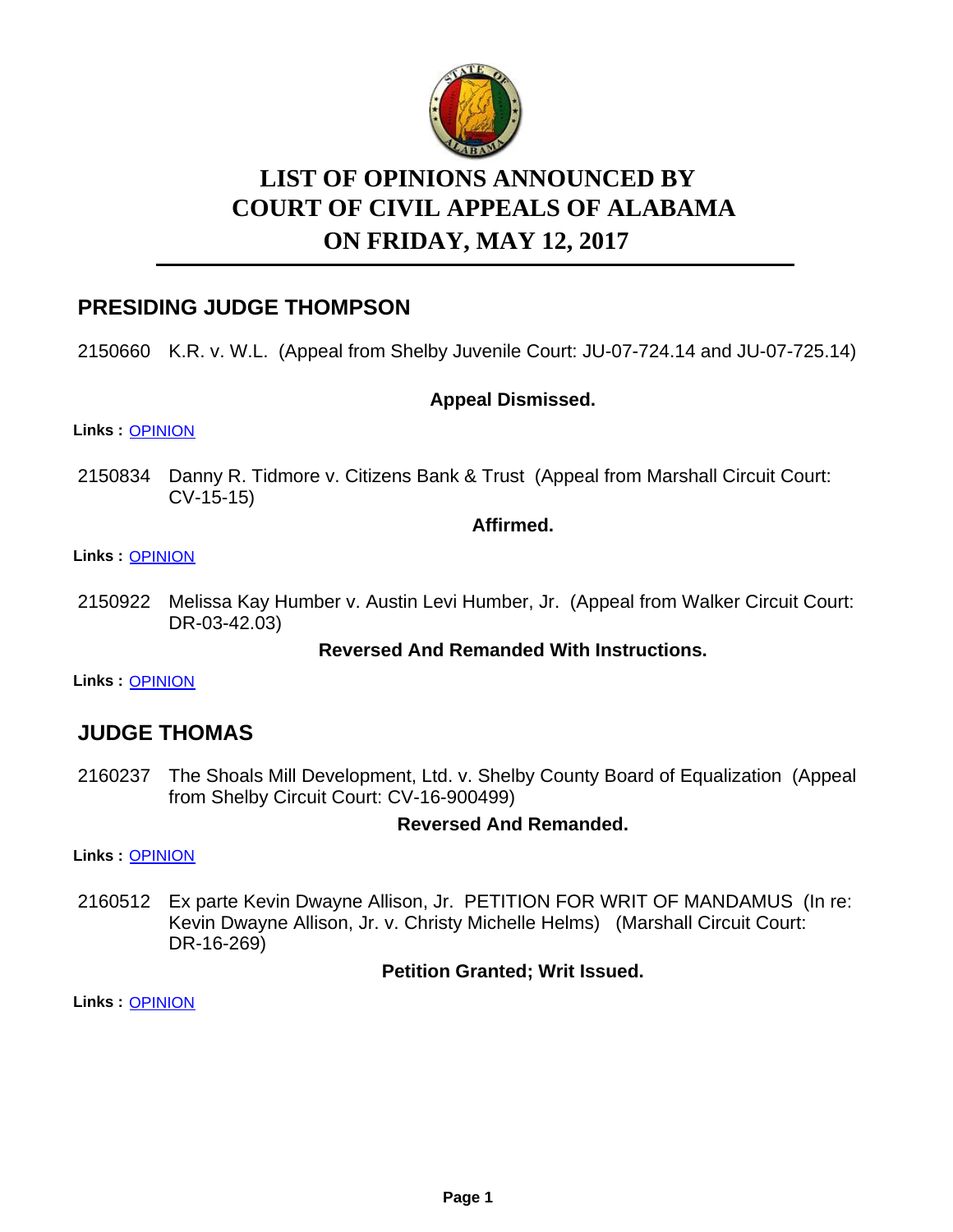# **JUDGE MOORE**

2160188 Lenita Merrida v. Credit Acceptance Corporation (Appeal from Mobile Circuit Court: CV-11-963)

### **Reversed And Remanded With Instructions.**

#### **Links :** [OPINION](https://acis.alabama.gov/displaydocs.cfm?no=802097&event=4WZ0LNFNO)

2160189 Samantha Nettles v. Credit Acceptance Corporation (Appeal from Mobile Circuit Court: CV-16-59)

### **Reversed And Remanded With Instructions.**

#### **Links :** [OPINION](https://acis.alabama.gov/displaydocs.cfm?no=802098&event=4WZ0LNFTR)

2150876 84 Lumber Company, Inc. v. City of Northport (Appeal from Tuscaloosa Circuit Court: CV-07-1122) *(Consolidated with 2150877, 2150878, 2150879, 2150880.)*

# **Appeal Dismissed.**

#### **Links :** [OPINION](https://acis.alabama.gov/displaydocs.cfm?no=802092&event=4WZ0LNEGD)

84 Lumber Company, Inc. v. Tuscaloosa County Special Tax Board. (Appeal from Tuscaloosa Circuit Court: CV-08-900078) *(Consolidated with 2150876, 2150878, 2150879, 2150880.)* 2150877

# **Reversed And Remanded With Instructions.**

#### **Links :** [OPINION](https://acis.alabama.gov/displaydocs.cfm?no=802092&event=4WZ0LNEGD)

2150878 84 Lumber Company, Inc. v. City of Northport and City of Tuscaloosa (Appeal from Tuscaloosa Circuit Court: CV-08-900285) *(Consolidated with 2150876, 2150877, 2150879, 2150880.)*

# **Appeal Dismissed.**

#### **Links :** [OPINION](https://acis.alabama.gov/displaydocs.cfm?no=802092&event=4WZ0LNEGD)

2150879 84 Lumber Company, Inc. v. City of Northport and City of Tuscaloosa (Appeal from Tuscaloosa Circuit Court: CV-09-900384) *(Consolidated with 2150876, 2150877, 2150878, 2150880.)*

# **Appeal Dismissed In Part; Reversed And Remanded With Instructions.**

#### **Links :** [OPINION](https://acis.alabama.gov/displaydocs.cfm?no=802092&event=4WZ0LNEGD)

84 Lumber Company, Inc. v. City of Tuscaloosa and Tuscaloosa County Special Tax Board (Appeal from Tuscaloosa Circuit Court: CV-13-900351) *(Consolidated with 2150876, 2150877, 2150878, 2150879.)* 2150880

#### **Reversed And Remanded With Instructions.**

**Links :** [OPINION](https://acis.alabama.gov/displaydocs.cfm?no=802092&event=4WZ0LNEGD)